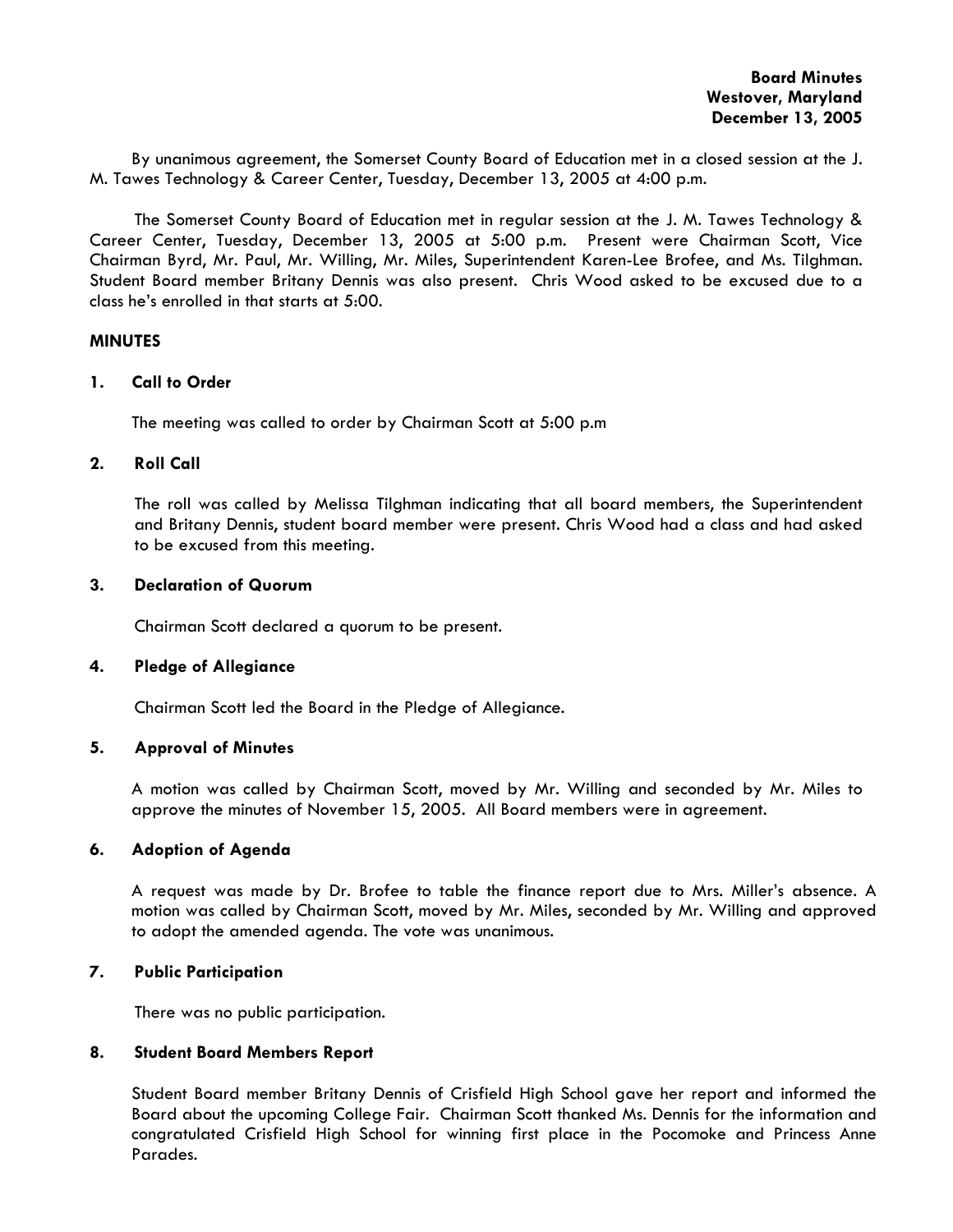# **9. Princess Anne Elementary School**

Mr. Dean gave highlights on Princess Anne Elementary School. Mr. Dean stated that discipline was down and that moral was up. Reading fundamentals are doing well and Dibels scores are up. There are six new teachers at Princess Anne Elementary and they are doing great. As an incentive for students that are doing well, they are allowed to go to Bowling Pizza parties which seem to be going quite well.

Mr. Dean has also organized the first student council at Princess Anne Elementary School for grades 3, 4, and 5.

Chairman Scott thanked Mr. Dean for his report.

## **10. 2005 Work-Based Learning**

Mr. Turner gave the Board a brief detailed description of Work-Based Learning and the data results for high school students. Mr. Turner also outlined the highlights of the program.

## **11. Old Business**

## **A. Policies**

A motion was called by Chairman Scott, moved by Mr. Paul, seconded by Mr. Willing to approve the Facilities Policies  $\#400-1 - 400-32$ . The vote was unanimous.

## **B. Change Order Request**

A motion was called by Chairman Scott, moved by Mr. Paul, and by seconded Mr. Willing to approve the change order requests for Woodson Elementary School. All Board members agreed.

## **C. Maryland Academy for Teacher Education (CTE Program)**

Mr. Paul moved and Mr. Miles seconded to approve the CTE Program as requested by Mr. Webster.

# **12. New Business**

#### **A. Policies**

Mr. Bloodsworth presented policies #500-1to 500-36 for the Board to review and vote on at the January Board meeting. The policies are being taken into consideration.